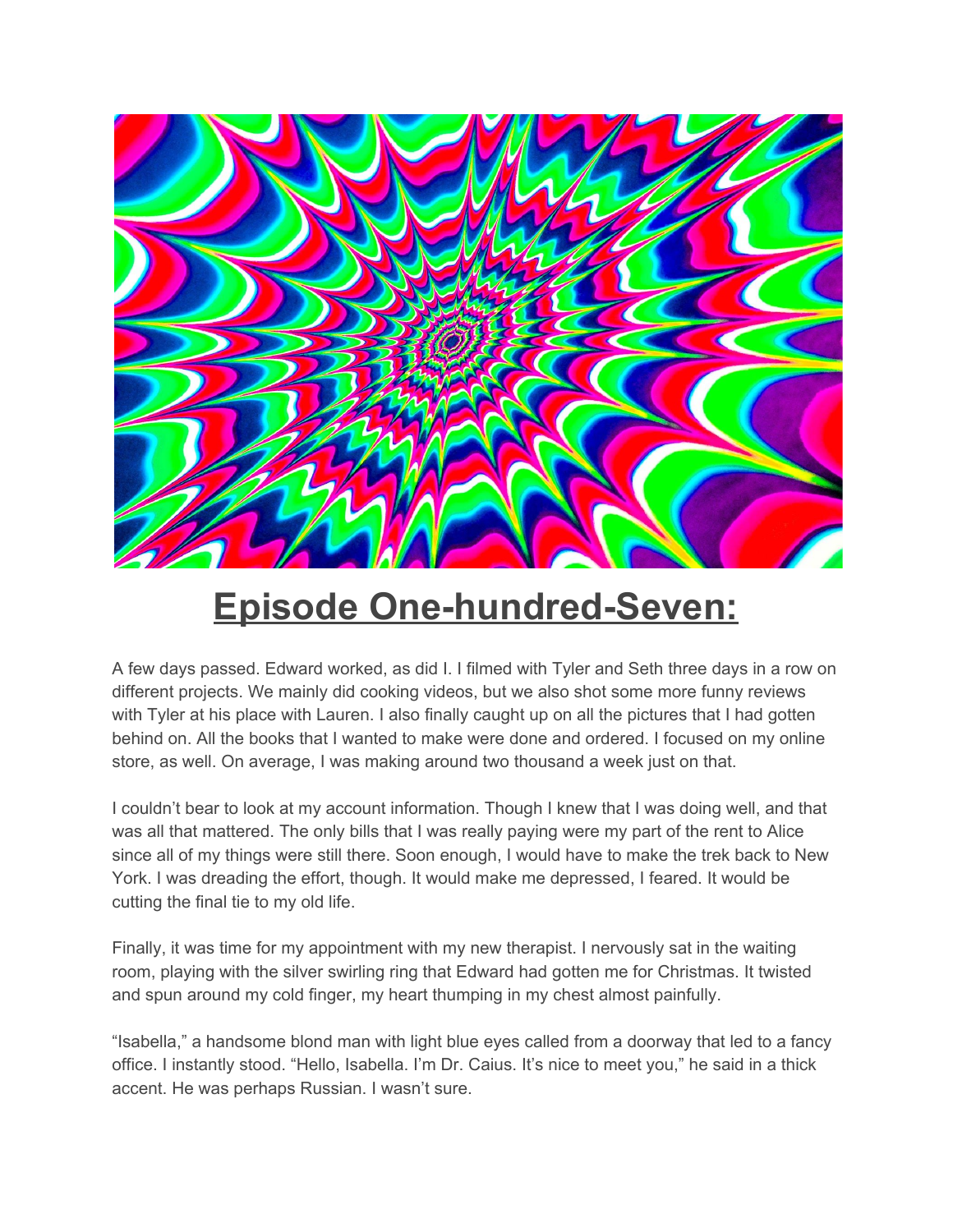"Bella," I corrected quietly as I followed him into his office.

"Ah! Bella. Good! Yes. Bella, you can call me Kostas," he responded brightly, pointing to the bright red plush sofa that took up one wall of the room. There was a comfortable chair across from it with a small table beside it. On it was a glass of water and an iPad. "Have a seat. Would you like coffee or tea?" He pointed to an automatic pod machine on the counter across the room from us. "Or cocoa?"

"Hot cocoa would be nice."

He quickly went to work on that, making two mugs of hot cocoa from packets. It was just Swiss Miss, which I was fine with. "So, what brings you into my office, hm?" He asked curiously, tearing one of the white envelopes open to pour into the bottom of the cup.

"Several reasons, actually. Um… First and foremost, my anxiety is getting the better of me. I'm on medication, but I don't feel as if it's helping."

"Ah, yes. I saw that in your file. You don't feel it's having an effect at all?"

"Not enough," I breathed.

"No worries. We will try another. We have options. I did research on the medication that you had a bad reaction with so that we can avoid such a thing in the future." He nodded, putting the first mug in the machine for water. "What other issues?"

"Gosh," I laughed tensely. "I'm not sure an hour is enough to list them. I have issues with PTSD, survivor's guilt. I'm a widow. My self-esteem. I've just moved across the country away from all of my friends. I started a new career. Plus, I just found my birth family and learned my father is dead. And, I'm in a new relationship with not one, but two men-"

"Wait," he stopped with a little laugh of his own. "That's a lot of information. Two men?"

I actually didn't mean to throw that out there right away, but I was just on a roll. I flushed a little. "Oh, yeah. I'm not cheating. We're in a relationship together. I live with my boyfriend Edward, and we've been together for almost six months. And we just started dating his childhood best friend, Jasper. He's currently living in Sydney, but he's moving to the states to be with us around June first."

"How did this happen? Online or…?" He asked curiously, starting the second mug. He was stirring the first. "Marshmallows?"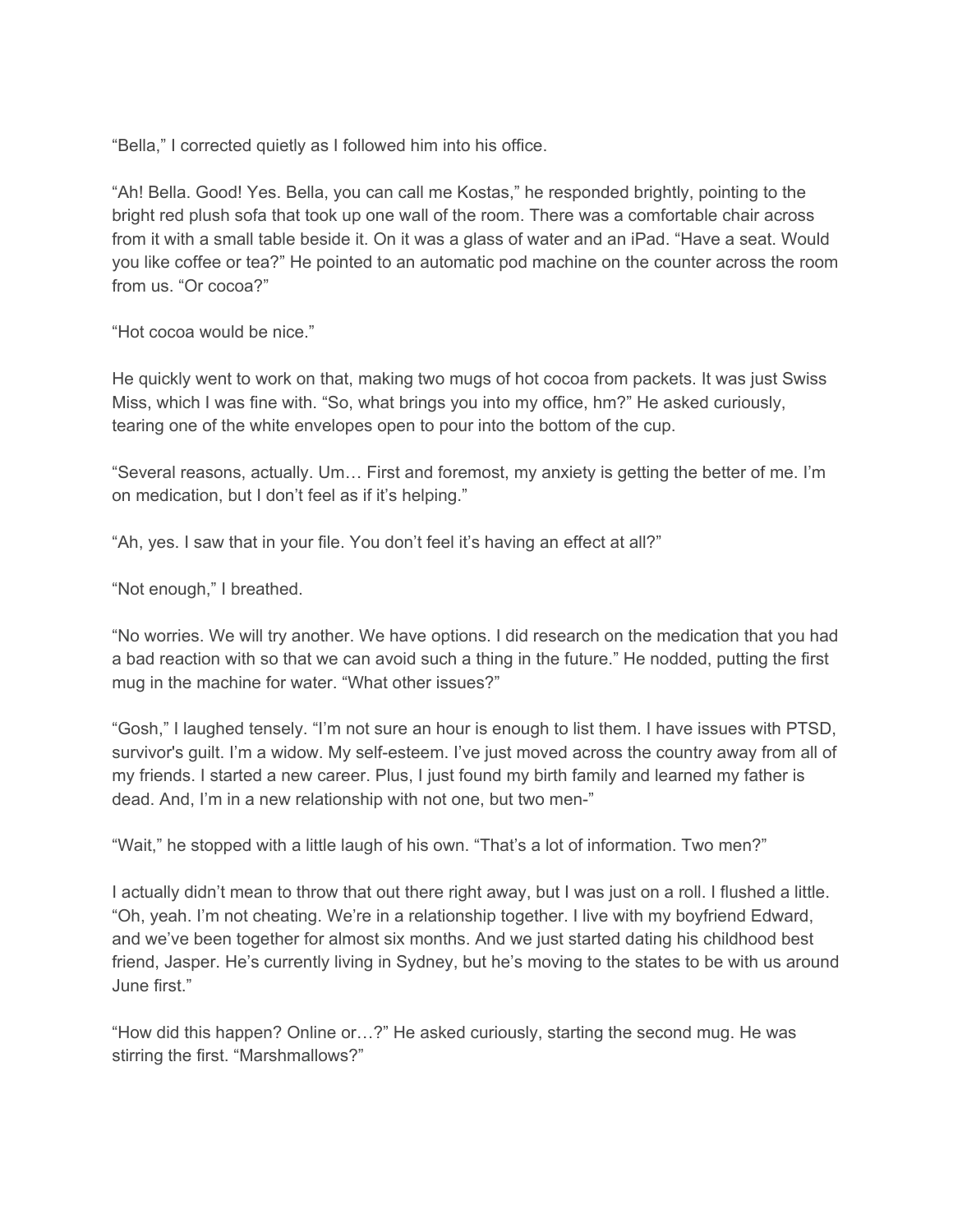"No, thank you," I smiled. He handed me the cup with the spoon and a napkin. "We were on vacation in Sydney. Edward is Australian, and we were visiting his family. We spent a lot of time together. They've always been very dear to each other. They were even roommates for years. But I got close to Jasper too. We're both pansexual, and we bonded over that. And we both love Edward more than anything," I grinned a little more. "We got drunk together one night, and one thing led to the other. In the morning, I realized that it wasn't just sex for them. Well, for Edward. I knew that it wasn't for Jasper."

"And how does that make you feel?" He inquired, sitting down with his own mug across from me.

"Which part?" I laughed.

"Yes, it is a lot to unpack," he agreed with a chuckle. "We'll start with more than just sex."

I took a small sip of the hot sweet brown liquid. "It's a mix of things. Excited for the future and surprised. Not in a bad way. Edward and I connect on so many levels, I shouldn't be shocked that we share something so fundamentally similar. I feel dumb for not seeing it sooner, though. That he likes men, as well, I mean. And I'm sad for them. That they weren't in a place where they could share their feelings without a buffer, but happy that I could be that for them."

He nodded, still stirring the spoon in his mug. It clicked against the sides. "How long have you been in a polyamorous relationship with him?"

"Over a month now. We haven't actually been together for most of it, which has its pluses and minuses."

## "Such as?"

I stared into the swirling fluid, playing with the spoon a little. "Sydney... we were focused on the new exciting sex. Which, sure, is great. But that's not what makes a healthy partnership. We've been forced to concentrate on getting to know each other more." I laughed again, looking down at the cup. "Sex is still a factor, but it's not at the forefront. We talk about our feelings a lot. Especially Jasper and I. He's been very comforting the past few weeks."

He picked up his tablet and tapped it so that it turned on. "And what has he been comforting you about?"

"Oh! Well, that's one of the big reasons that I'm here. I recently took a DNA test. I was raised by my grandmother before she died when I was fifteen, and I didn't know my father. My mother died when I was five of a drug overdose. And… I found my family. My real family." Tears instantly sprung to my eyes, my nose stinging. But I held them back. "I found out that I'm Native American, which is amazingly cool. And that I have three half-siblings and an aunt and uncle. A grandfather who is the chief of our tribe, too! Which is great."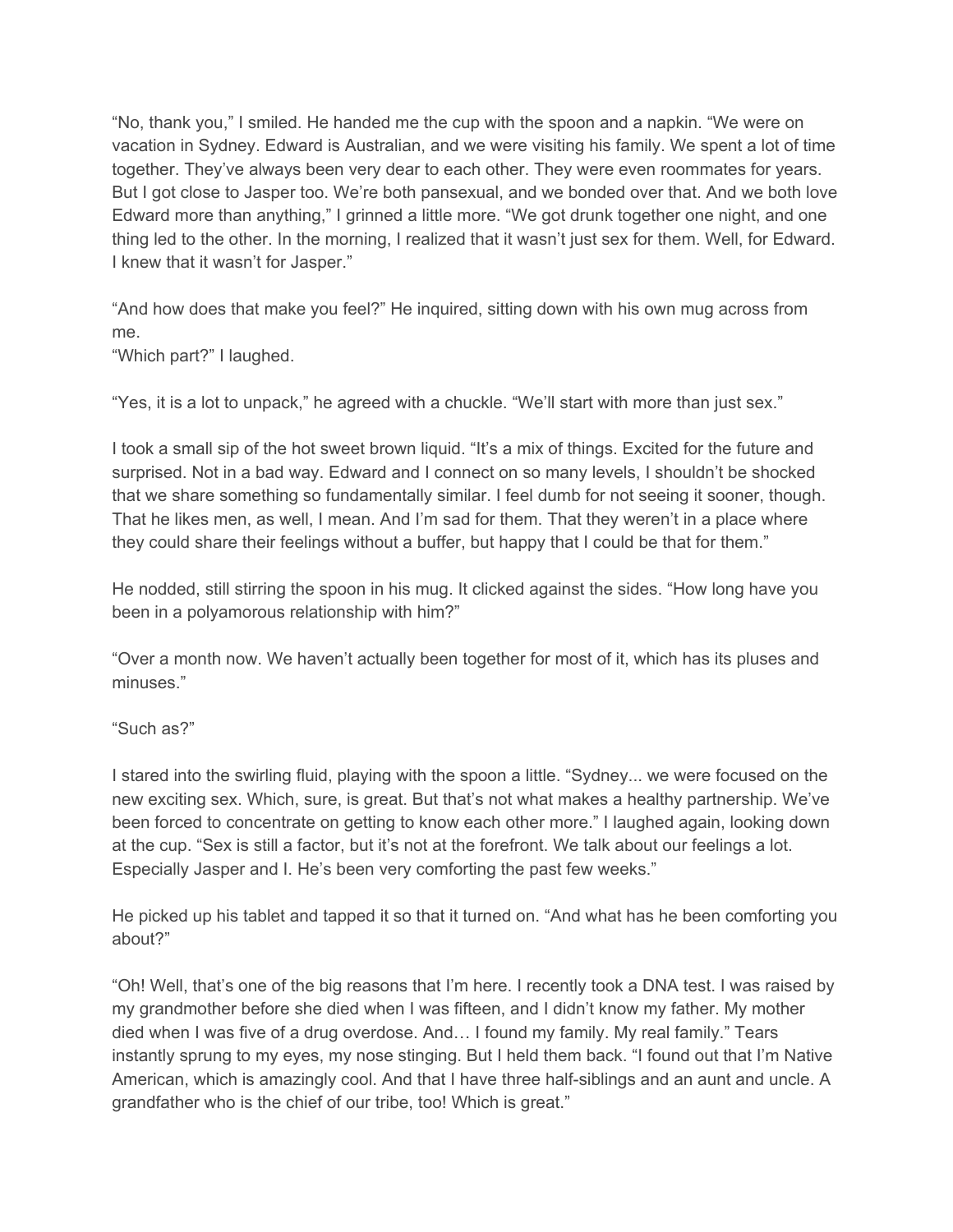"But your father is dead," he added quietly.

"Yeah, it's been terrific besides that. I am happy to know, but it hurts."

"Why was your father not in your life before if I may ask?"

I swallowed, my mouth suddenly dry. Quickly, I took another sip. It was too hot to have a big gulp still. "My grandparents kept me from him because he wasn't white. My grandfather tried to kill him, permanently putting him in a wheelchair. Shot him, actually. I think it's what drove my mother to do drugs, so it's like they killed her, too." I paused for a moment, feeling a thrill of an angry tingle as it ran down my spine at the thought. "They hid me. I guess you could even say that they kidnapped me. My father searched for me his entire life. He died of cancer a couple of years ago, but my brother Jacob continued to look for me for him."

Kostas leaned his mouth against his hand as he rested his elbow on the arm of the chair. He nodded thoughtfully. "Have you been able to meet your new siblings? Have you made contact with them?"

"Oh, yes! Edward planned a trip for us the weekend after we found out. He flew my best friends in to surprise me, and we took a private jet to Washington. I met most of my remaining family while I was there, and we talk on the phone, too. All the time. My sisters and I have been texting all morning about bugging our brother," I smirked a little. "He's having a baby soon, and they're throwing the baby shower for his wife."

Smiling, he tapped on his tablet as he glanced up. "And from your reaction, I take it that everything is going well with them?"

"Better than I could have ever imagined," I admitted to him, rubbing my cheek with my palm for a minute. "I feel like there is a whole new part of myself that I don't know, and it's a little jarring."

"As it should be!" He offered sympathetically as he leaned forward. "I must say that you lead an exciting life, Bella. I have so many questions now," he confessed, thinking to himself.

"Yeah, this isn't really something you cover in a session or two," I joked.

"No," he smirked. "Let's see. Let's go in a different direction. Career. Tell me about that."

"Well," I started, licking my lips. "I'm a photographer and have been pretty seriously for almost a decade now. And I worked in the non-profit field with my best friend. I helped her start her charity in New York. Or was, until about three months ago. Then when I moved to LA about a month ago, I began working with my boyfriend full-time in his budding media empire."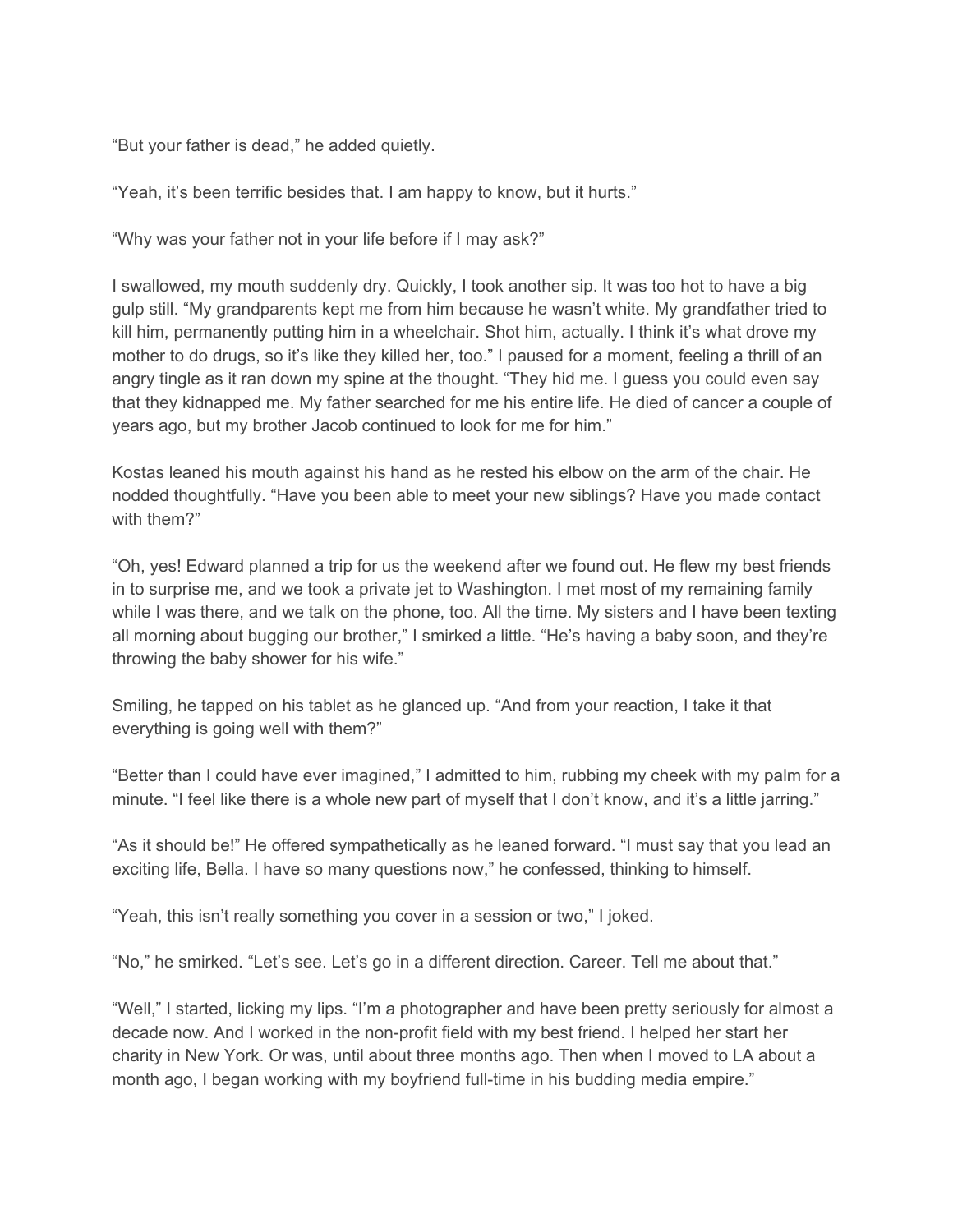He cocked his head to the side. "Media empire?"

"Edward is an actor," I smirked a little again. Once more, I played with the spoon and twisted it between my fingers. "How unusual in Los Angeles, right? But he's the real deal." I looked up at him. He was a very expensive doctor with loads of forms on privacy. I was going to have to trust him. "Have you heard of Eddie Cullen?"

Dr. Caius instantly lit up in recognition. "Ah! Yes! The voice actor. I enjoy video games. This is your Edward?" I nodded in answer, smiling to myself as I did. "He does more than that, though. Ah, short life-style videos online?" He thought out loud.

"Exactly. I'm making those with him now. His manager signed me a couple of weeks ago, and we have already gotten sponsorship offers. Soon he's launching a network with channels done by our friends and me. Jasper when he gets here, too. He works in production at a news studio in Sydney right now. Anyway, I actually started making them with him before we even began dating, but now it's full-time."

"You don't seem excited about that," he commented gently. "Is there a reason for that?"

"Oh, I'm really psyched. I'm just… scared."

"Of?"

"Edward is younger than me, and he is so full of energy. I'm worried that I can't keep up. Mentally and physically. I can't keep track of all the things that he's doing in his career. I literally fell asleep on the set the other day after I played an extra for three hours. He carried me to the car after working twelve hours."

He typed into his tablet, biting the corner of his bottom lip before he gestured at me. "What does it mean to keep up?"

I took a long sip, considering it. "I'm not sure exactly. I feel like I'm in this weird space between not doing enough and doing too much. I'm tired, but when I sit down, I hear my grandmother's voice telling me to go do something else. And Edward has all these grand plans for the future."

"Are they your plans, too?"

"Some of them."

"Such as?" He tapped on the screen, taking a long slurp before setting the white mug down on the table.

"Marriage. Children-"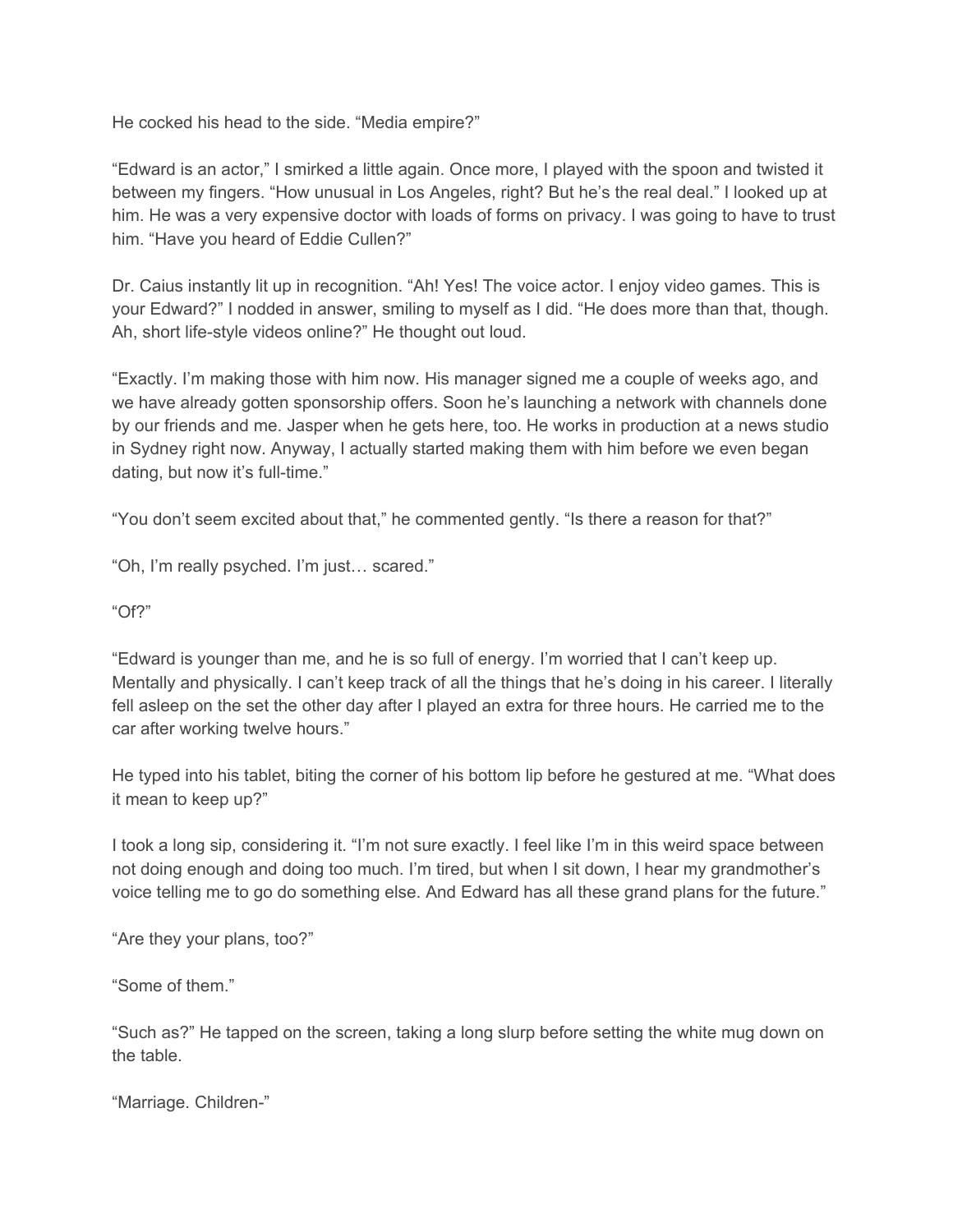He brought his hand up. "Have you decided to get married?"

I smiled. "Yes," I answered without hesitation. "But not yet. He would marry me tomorrow if I told him. But we're going to wait until at least October to make anything official."

"This makes you happy?"

"Very," I grinned a little wider.

"And you've discussed children as well?" Kostas continued to question.

My face dropped a little, and I sighed. "Endlessly. Edward is young. Like I said. Twenty-five. But he's so ready for kids, and marriage, and the whole nine yards. And I eventually want that too, when we've been married for a while, but I don't know if I can even have kids. And my sister-in-law is pregnant, and my one female friend here is pregnant. It's screwing with my head."

"Why do you think you can't?"

"I tried for years with my late husband, and we weren't able to conceive. His sperm count was fine when we had it tested. He died before we could find out... If it was really my fault. And I haven't tried to figure out for sure. Physically, I feel fine, so there hasn't been a reason to go to a doctor."

Dr. Caius nodded his head. "And when did your husband die?"

"Four years ago. A couple of weeks before his fortieth birthday," I explained in a meek voice. "Aiden had something called a PFO. It's a hole in the heart. He didn't know that he had it. Most don't and don't even need treatment, surprisingly. His just suddenly… tore his heart apart. It's rare, but happens."

He gasped. "How terrible! He died of a broken heart!"

"Literally," I smirked a little sadly, finishing my drink. "I honestly never thought that I would get into a relationship again, let alone far enough into one to have kids. I feel irresponsible not looking into it now. But I'm terrified to do so."

Sighing, he pushed his mouth to one side. "It is a hard thing. It's scary. Would knowing these answers make you feel any better?"

"I don't know. Edward doesn't care if we adopted, so it doesn't matter that way. It just makes me feel inadequate."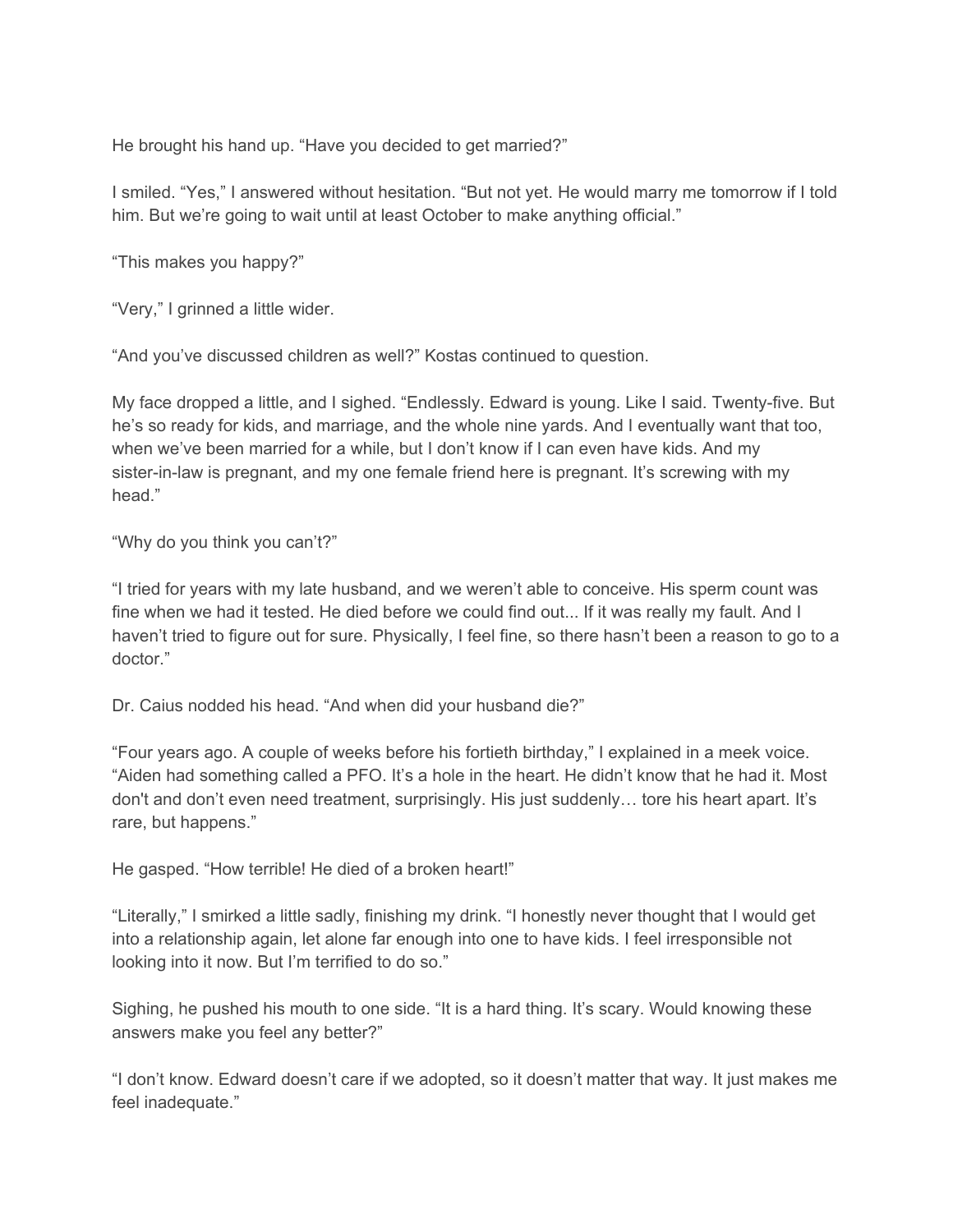He sat back in his chair a little as he crossed his legs at the knee. "It is not uncommon for people to feel that way when they cannot have children," he mused. "But the ability to have them is less important than the capability to give them love. Your partner says he doesn't care if you adopt. Do you?"

I quickly shook my head. "That was my plan with my best friend, actually. In New York. We were thinking that once we hit our forties, we'd slow down enough to foster teenagers. Her non-profit helps disadvantaged youths, among other things."

"What is the name of the charity?"

"Culture for all. Fantastic organization. I'm super proud to be a part of it. I miss it terribly. I have so many friends who do it, and it's always just so much fun," I elaborated in a rush.

He wrote down the name, smiling. "I will check it out for myself. We're coming to the end of our time, Bella. So, I am going to go ahead and write you a new prescription. I've made sure it won't interact in any way with your birth control. I know that is a very big concern of yours. Understandably."

"Yes, thank you," I responded quietly, taking his little slip of blue paper.

"I would like to see you next week, yes?" He asked. I nodded in return. "Same time?" I nodded again. "Good, good," Dr. Cauis replied, typing into his tablet again. "So, I am going to give you some homework. It is easy, though. Relax for thirty minutes every day. Time it, if you must. Read, nap, paint your nails. Play video games," he said with a little smile. "Whatever you wish. Write it down and how you feel before and after. Then bring it with you next time."

"Shall I start a journal?" I pondered, still looking at my prescription. "I had one with a therapist before, where I wrote three things that I was grateful for every day."

The doctor laughed. "Actually, that was going to be next week's homework. It might help you with your self-esteem and anxiety."

"I don't mind starting that now. I'll pick up a new diary on the way home."

He stood from his chair, and I did the same. "Perfect. I look forward to seeing what you have written. And I will look into that non-profit." Kostas extended his hand and offered it to me, shaking mine quickly. "I enjoyed speaking with you today, Bella, and I look forward to our time next week."

"See you then," I promised. I knew for sure that I was coming back.